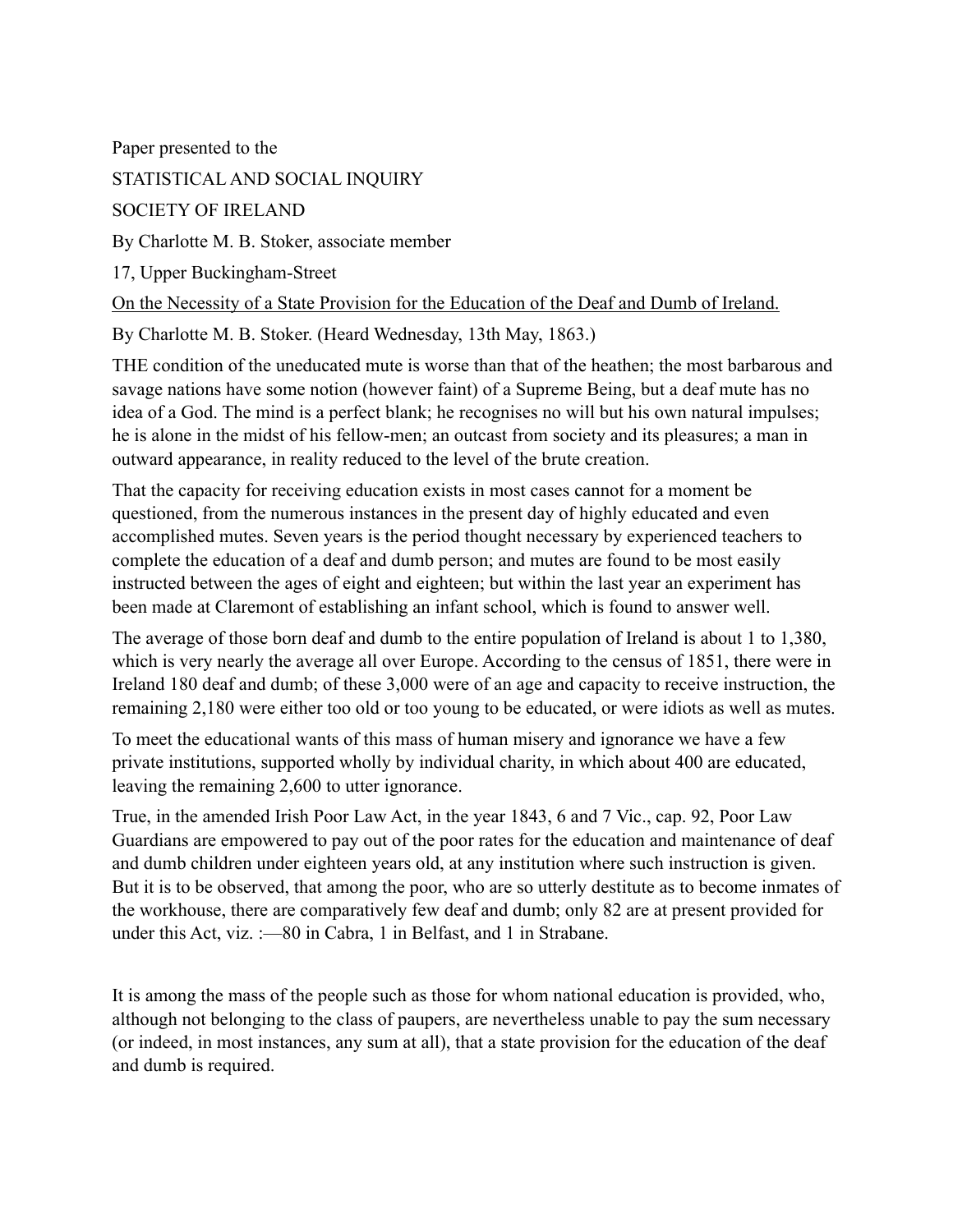It is a startling fact, that while state provision is made in France, in Prussia, in America, and other countries, nothing of the sort has been done in Great Britain.

The neglect of this measure is the more astonishing, when England is known to provide so freely for the education of the poor of every other class, without distinction of creed. Why should the deaf and dumb be the exception? Why should not a privilege be granted to those speechless poor which is so liberally bestowed on all others?

In New York, where the population is more than three times as great as in Dublin, and the number of mutes less—as in 1856 they had only 125, while in Dublin there were 163—there is not only a State institution for deaf and dumb, but a church in which the sign language is used, and they were then about establishing a reading room and library for the benefit of this class. Seeing that America and other countries have provided so amply and liberally for the education of their deaf and dumb, should we be so far behind in such a cause?

There are in Ireland (supported by private charity) four institutions for the education of the deaf and dumb. One at Claremont, county of Dublin—the first established of these institutions—has been in existence forty-seven years, and was founded in 1816 by the exertions of Dr. Orpen, a true philanthropist, who devoted his life to this cause; it has not only proved a successful experiment, but led the way to the formation of the other institutions now existing in Ireland. It contains 70 children,—one in Belfast contains 80, and one at Strabane (county Tyrone), 15. In these, 165 Protestant boys and girls are clothed, fed, educated, and (when of suitable ages) apprenticed to trades. At Cabra, near Dublin, 235 Roman Catholic boys and girls receive the same advantages.

There was, until lately, a small industrial school for adult female mutes in Moneymore, which owed its origin and support entirely to one lady (Miss Wright), who for about 20 years carried it on with the help of a teacher. It was partly supported by the sale of wood carving, the work of the inmates, who usually numbered about 15. From pecuniary difficulties this good work has been stopped, for the present at least, and the public aid has been solicited to pay off the debts incurred.

These constitute the whole means at the command of the Irish people for the education of above 3,000 persons, cut off from the ordinary means of instruction and communication.

I trust the time is near at hand when we will have national institutions, where the sympathy and encouragement extended to so many other classes of society may flow as freely for those so much more in need of it from their peculiar privation.

This subject is one of such national importance as would seem to call for the interference of the representatives of the people, who, by a zealous and united appeal to the Legislature, could scarcely fail to obtain a grant to meet so imperative a necessity as a NATIONAL INSTITUTION for the Education of the Deaf and Dumb.

While ample provision is made for lunatic asylums and reformatories; while criminals are taught and provided for at a vast expense, and in the most careful and efficient manner; surely, if brought properly under their notice, the Government of this country could not refuse so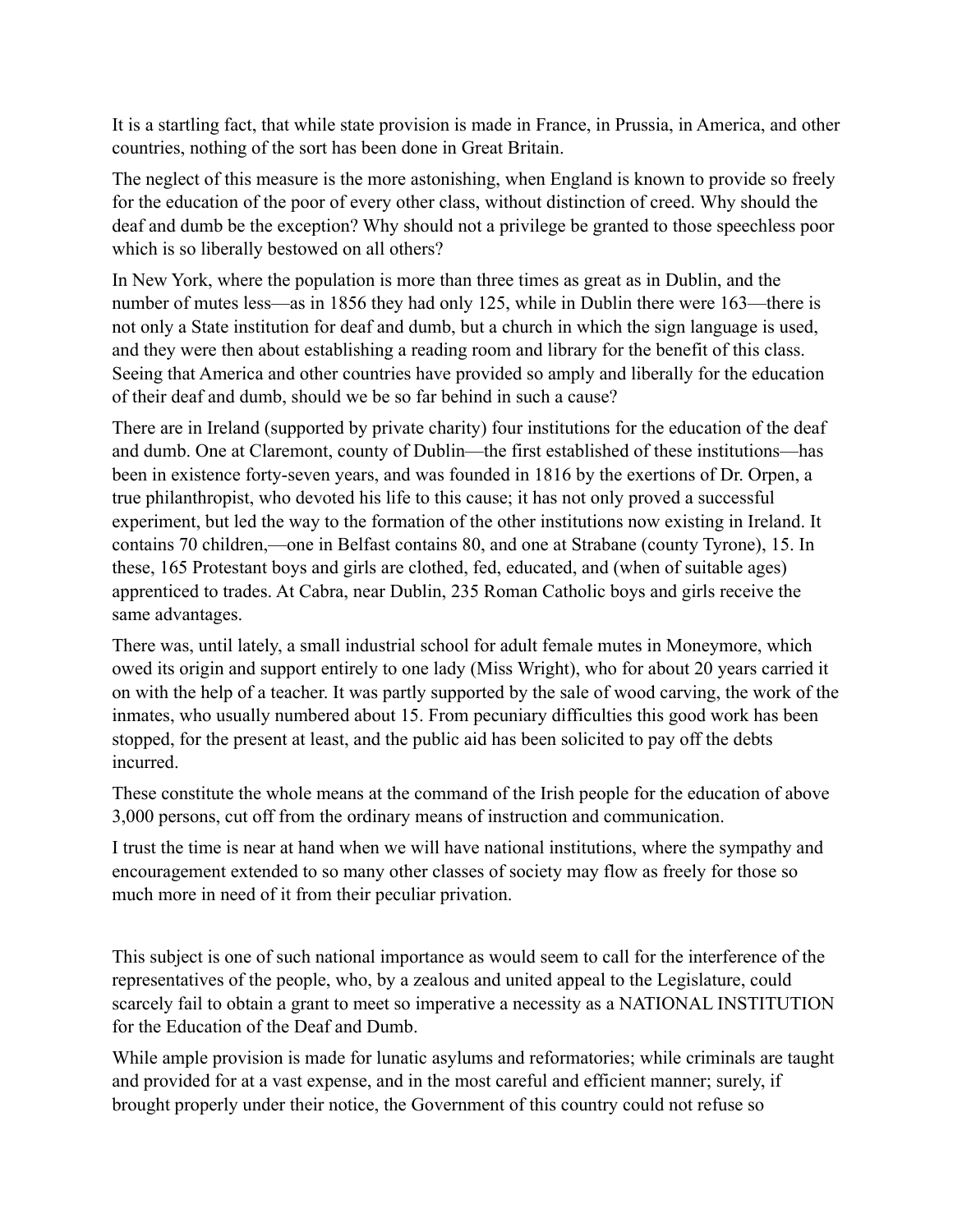reasonable a demand as the maintenance of an institution for instructing in morality and religion, as well as for fitting for some useful occupation, those who would otherwise remain burdens on themselves and on society. Let us hope that the time is not far distant, when, for the instruction of Ireland's 3,000 mutes, proper means will be adopted to bridge the gulf that divides them from their fellowmen.

## DISCUSSION.

Dr. W. E. WILDE, (Census Commissioner), said that the subject was one of such importance that it had engaged the attention of himself and his colleagues in the Census' Commission of 1851, when they brought the subject of educating deaf mutes prominently under the notice of the executive, and urged upon the then Lord Lieutenant that a state provision should be made for the purpose.

Their report contained the following passage :—"We respectfully suggest for your Excellency's consideration the expediency of engrafting upon the system of national education some institution for the instruction of this class of this community, or of granting aid to those schools already in existence." The actual number of the deaf and dumb in Ireland at present was 4,990. The result of statistics and investigations showed that this permanent malady might be classed as hereditary. Although not always transmitted direct from parent to child—a generation, or two, or three might elapse—but still they found the disease breaking out, if not in the direct descent, in some of the collateral branches.

The statistics of the deaf and dumb showed the following results :—Average in Europe, 1 in 1,526 ' in Ireland, 1 in 1,700. The number of the afflicted in Ireland susceptible of instruction that is, being within the ages of 8 and 15—was between 600 and 700. The importance of the subject brought under the notice of the Society should be admitted by all; and he sincerely hoped that the great object in view would be carried out by the government either engrafting institutions for the education of deaf mutes on the national system, or affording state aid to the institutions already in operation, and which had done so much, although necessarily on a limited scale, for the amelioration of the sad condition of this class of their fellow beings. The act of parliament referred to, had been in existence for a number of years, under which it was usual for boards of guardians to transmit blind persons to asylums, but it was much to be regretted that they had not done so with the deaf and dumb. It was quite true that according to the Census returns the number of deaf mutes amounted to over 3,000, but there were two important facts to be borne in mind—first, that not more than 600 or 700 of that number were suitable for instruction, being within the ages of 8 and 15; and, secondly, it should be remembered that the country was now in an abnormal state, the effects of the famine years and of the exodus of the population not having passed away, for when such large numbers of the people emigrated, the diseased, the blind, and the deaf and dumb were left behind.

Mr. HAUGHTON, J.P., said the truth was that, generally speaking, the boards of guardians had not been applied to. He had no doubt, if application were made to them, they would be willing to use the powers conferred on them by act of Parliament, in all cases where it was expedient to do so. During the entire time he had been a member of one of the metropolitan boards he had never known an instance of such application being made.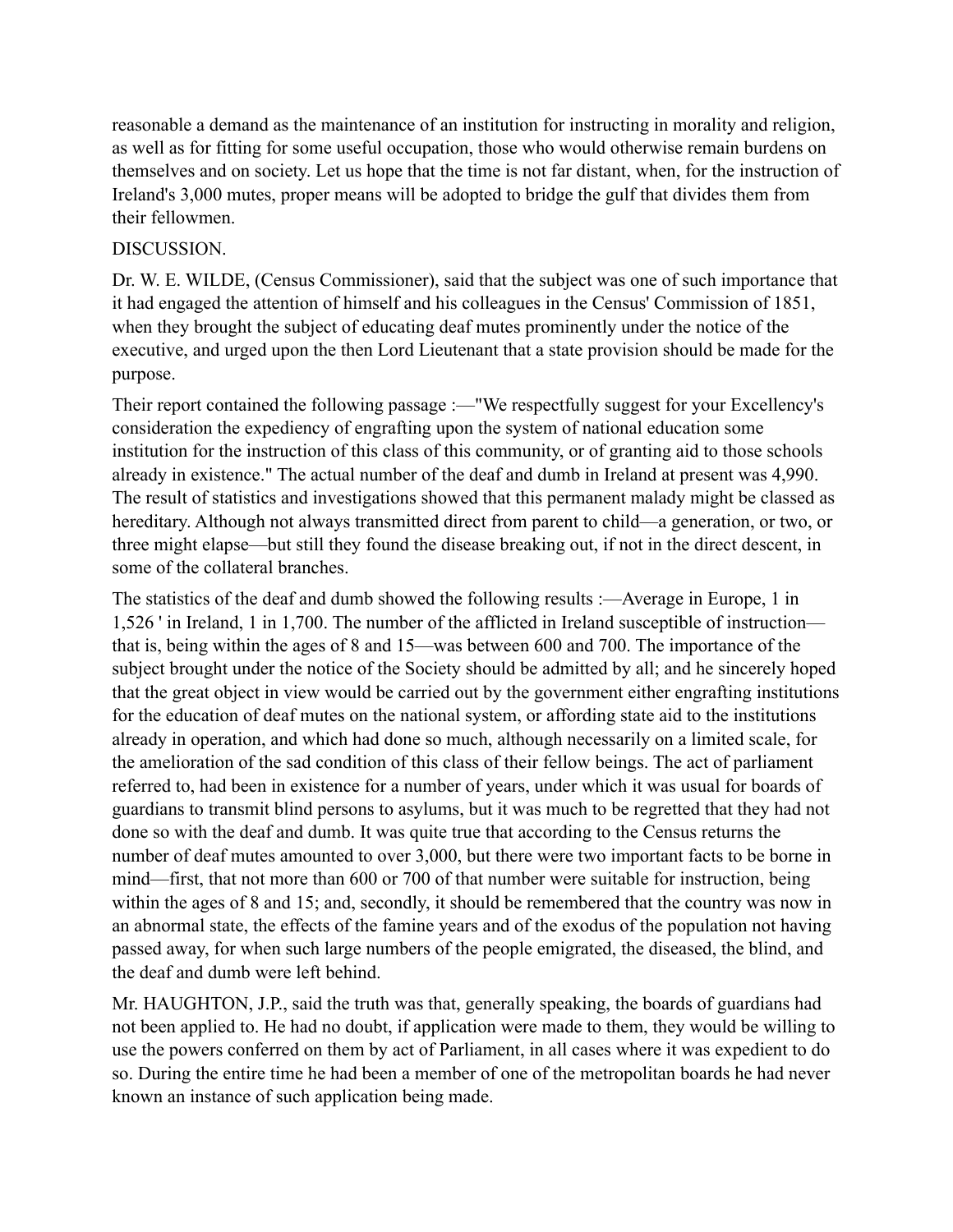Mr. O'SHAUGHNESSY concurred in the opinion as to the necessity of State provision being made for the training of deaf mutes. The objection made by some as to deaf mutes being helpless, was met by the fact that in the census for 1851 it appeared that a large proportion (1,683) of the total (4,747) in Ireland were engaged in remunerative employment. The Christian Brothers, under whose superintendence the Cabra Institution was, were now making arrangements for increasing the industrial training of the pupils, and these efforts should be assisted, especially by increasing the stipends allowed for the pupils by Poor Law Guardians. In the Cabra Male Institution there were altogether 138 or 139 inmates, of whom 86 were supported out of the poor rates, 9 were maintained by friends, leaving over 40 supported wholly by voluntary charity. If to the number supported at Cabra were added those maintained and educated in other establishments for the training of deaf mutes throughout Ireland, there would be a total of only between 350 and 400 provided for, so that the great bulk of the deaf mutes in the country, 3,000 in number, were wholly unprovided for. It should be remembered how slow the process of instruction was. It took six years to instruct any of these subjects. At present £10 a year was about the sum yearly allowed, whilst the expense was considerably greater for each. It would be real economy to expend money on the industrial training of this class. There was no doubt that the deaf and dumb might be made self-supporting, and the matter was well worth the attention of the members, of poor law boards. When one of the deaf and dumb went back to the workhouse, no matter how high his intellectual training in the institution, he was still helpless; but give him a trade, and he became an earner, and, instead of being a burden, would be a help to the community. The condition of the class entitled them to no less considerate treatment than the criminal or vagrant boy. There was fully as much necessity for some State provision for the training and instruction of the deaf mute. If the legislature deemed it expedient to educate the vagrant lad in an industrial school, and to train the juvenile criminal in a reformatory, he could not conceive why they should not act in a similar manner with the afflicted and helpless deaf mute. It should be the law that on the certificate of two justices and a medical man any poor deaf mute should (with the consent of his parents, if living) be sent to some approved and duly certified institution, (such as Cabra or Claremont may then be), and their support aided out of the public funds. This would be the true way to aid and extend the usefulness of the excellent institutions now in existence, and whilst it would be a mercy to the object, it would be the truest economy towards the public.

Mr. C. MOLLOY observed that, of the entire number of deaf mutes in the country, only a certain proportion were of such a class of society as would admit of their being instructed in public institutions. Boards of guardians could only provide for them when they were destitute orphans, or else the children of persons entitled to workhouse relief.

Dr. STEWART mentioned, as an instance of the degree of intelligence and efficiency to which deaf mutes might be brought by proper instruction, that in an institution with which he was connected the most valuable servants were two persons who were deaf and dumb. He was inclined to think that for a much smaller sum than  $\hat{z}$  is a head a training institution, thoroughly efficient and practical, might be obtained, provided, of course, that there were a certain number of inmates, say 100 in each.